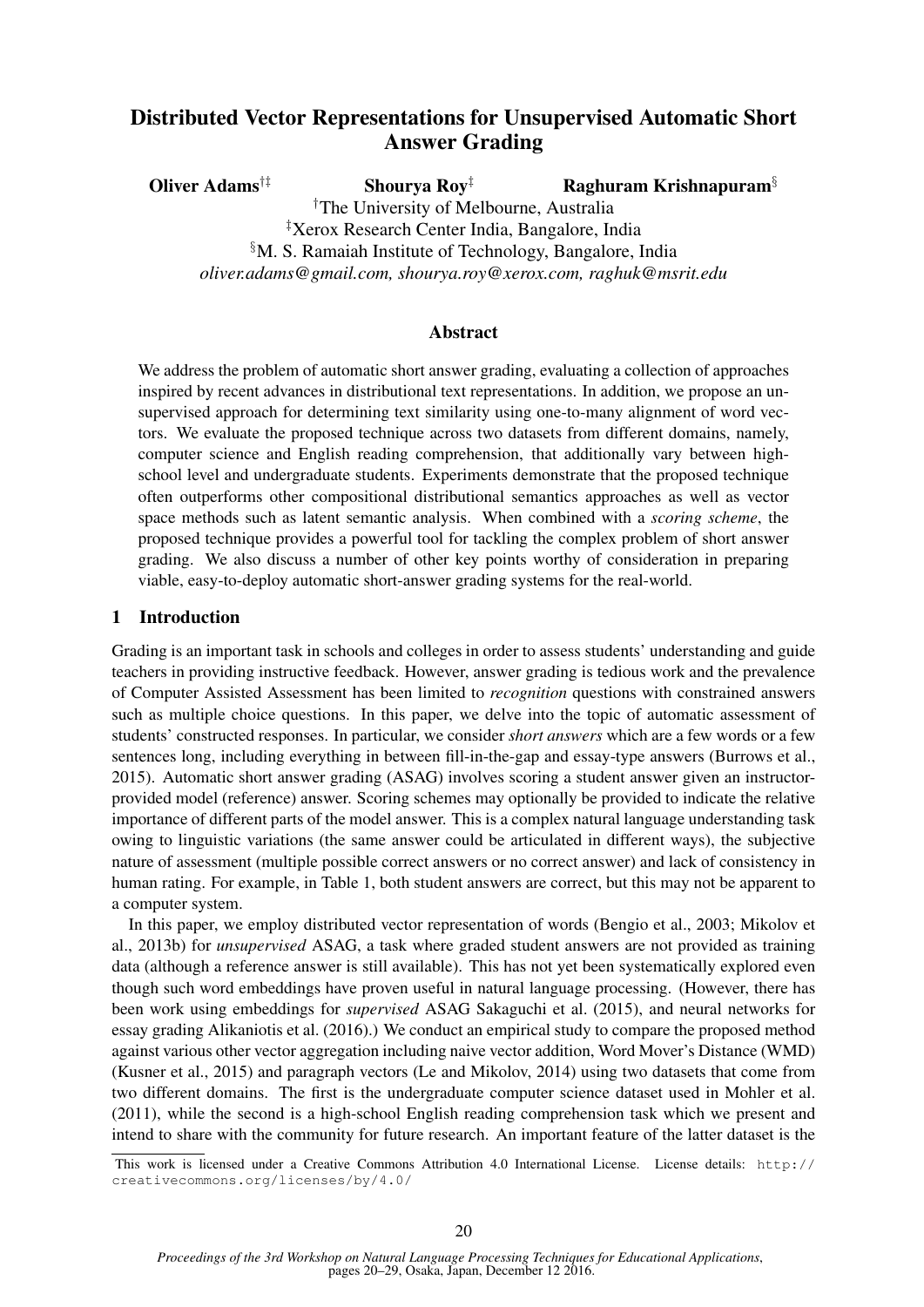| <b>Ouestion</b>         | What is the unexpected fact stated by the writer? (2)                                                                                                                                                                                                           |
|-------------------------|-----------------------------------------------------------------------------------------------------------------------------------------------------------------------------------------------------------------------------------------------------------------|
| <b>Model answer</b>     | The unexpected fact stated by the writer is that although the modern air-conditioned<br>office is an unlikely place for work related injury, more and more people working<br>in such places complain of disorders involving hands, wrists and other body parts. |
| <b>Scoring scheme</b>   | Working in modern air-conditioned offices leads to more people getting work re-<br>lated injury $(1.5)$                                                                                                                                                         |
|                         | People complain of disorders involving hands, wrists and other body parts. (0.5)                                                                                                                                                                                |
| <b>Student 1 answer</b> | More no. of white collar workers sitting in high tech offices are complaining of<br>disorders involving hands, wrists, arms, shoulders, neck and back                                                                                                           |
| <b>Student 2 answer</b> | The author states that many white collar workers in hi-tech offices complain of<br>disorders in their hands, wrists etc. But this is very unexpected because an air<br>conditioned office seem an unlike place for an injury to occur.                          |

Table 1: Example of question, model answer, scoring scheme and two student answers from English reading comprehension dataset.

presence of a weighted scoring scheme for each question, which demonstrates promise in improving unsupervised ASAG performance when used.

In ASAG, student answers often contain information beyond the key concepts instructors are looking for, though those extra pieces of text typically do not affect their scores unless they are contradictory or wrong. In order to address the shortcomings of symmetric similarity techniques, we propose an intuitive technique, *Vecalign*, which uses word vector based representations for unsupervised ASAG. Our technique computes an aggregate of word-level distances based on one-to-many word vector alignment using the cosine similarity of the aligned words vectors. Importantly, this allows us to assess similarity of the student answer against the model answer asymmetrically as a textual entailment problem (whether the student answer implies the model answer), which vector space methods such as *paragraph vectors* cannot do. In summary, our contributions include:

- 1. A comparison of the applicability of popular distributed vector representations of text for unsupervised ASAG across domains.
- 2. Proposal of an asymmetric word vector alignment method, which exploits weighted scoring schemes. Results indicate that such schemes show promise for improving ASAG reliability by allowing improved expressiveness in specifying answer requirements.
- 3. An analysis focusing on qualitative assessment of the methods, in light of the shortcomings of correlation metrics such as Pearson's r. To this end, we discuss points of consideration relating to the methods and design of questions for unsupervised ASAG.

## 2 Background

Our work draws on two foundational bodies of research: that of unsupervised ASAG as well as distributional semantics.

#### 2.1 Unsupervised ASAG

Two recent surveys (Roy et al., 2015; Burrows et al., 2015) provide comprehensive views of research in ASAG, where similarity-based ASAG techniques can be broken into categories including lexical, knowledge-based and vector space. Among the lexical measures, one of the earliest approaches is Evaluating Responses with BLEU (Perez et al., 2004). It adapted the most popular evaluation measure for machine translation, i.e., BLEU, for ASAG with a set of natural language processing techniques such as stemming, closed-class word removal, etc. Mohler and Mihalcea (2009) conducted a comparative study of different semantic similarity measures for ASAG including knowledge-based measures using Wordnet as well as vector space-based measures such as Latent Semantic Analysis (LSA) (Landauer et al., 1998) and Explicit semantic analysis (Gabrilovich and Markovitch, 2006). LSA has remained a popular approach for ASAG and been applied in many variations (Graesser et al., 2000; Wiemer-Hastings and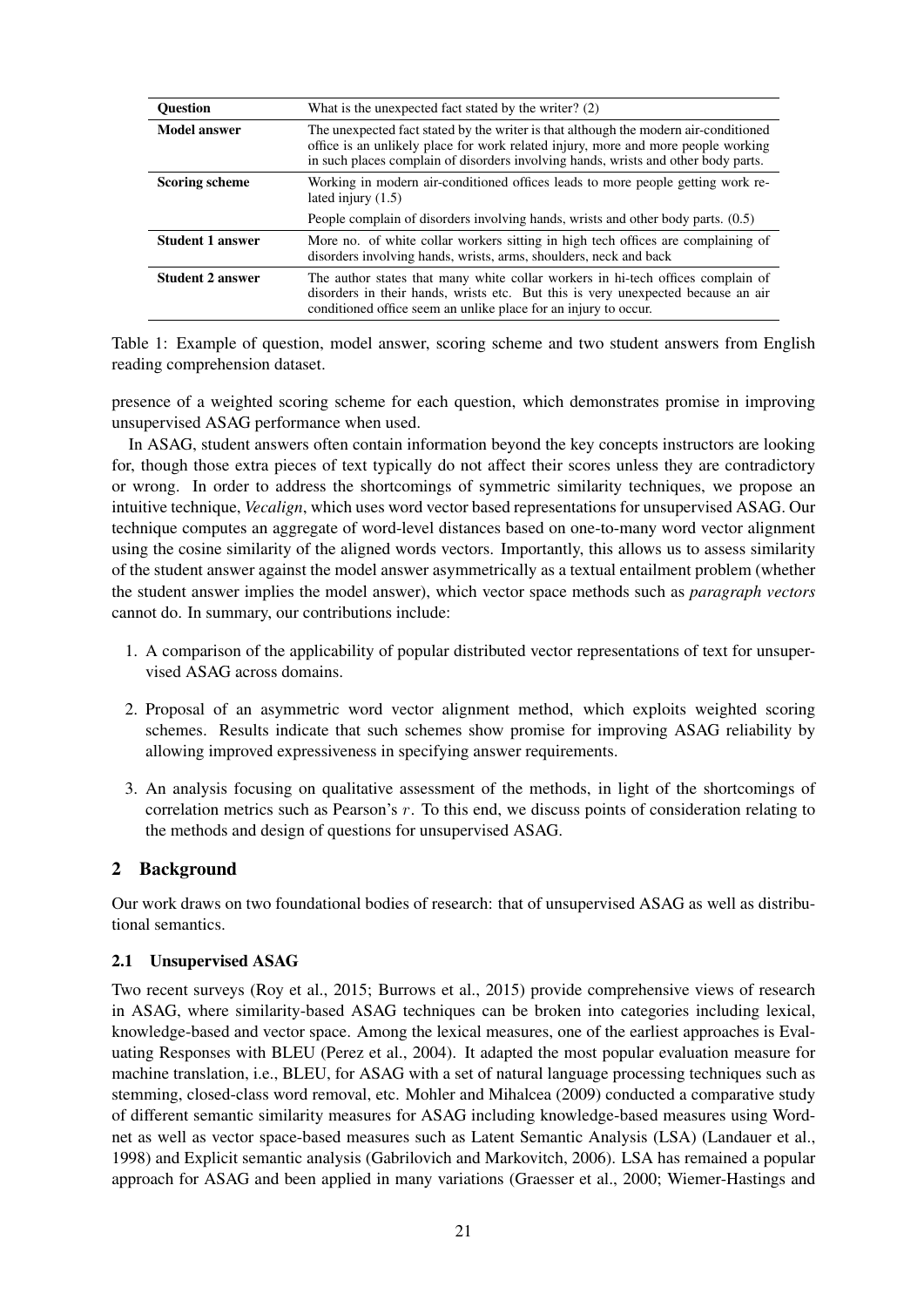Zipitria, 2001; Kanejiya et al., 2003; Klein et al., 2011). Lexical and semantic measures have been combined to validate natural complementarity of syntax and semantics for ASAG tasks (Perez et al., 2005). Wael H Gomaa (2012) compared several lexical and corpus-based similarity algorithms (13 string-based and 4 corpus) and their combinations for grading answers on a 0-5 scale. Dzikovska et al. (2013) conducted a 5-way (non-ordinal scale) Student Response Analysis challenge as a part of SemEval-2013. However, the task had more emphasis on giving feedback on student answers, possibly using textual entailment techniques.

### 2.2 Compositional distributional semantics

In recent years there has been an abundance of distributional text representation techniques based on the distributional hypothesis that words that appear in similar contexts have similar meanings (Harris, 1968). Popular techniques include *word2vec* (Mikolov et al., 2013b) and *Glove* (Pennington et al., 2014) in recent times, but also concepts such as latent semantic analysis (Deerwester et al., 1990) and its variants, as well as measures of distributional similarity (Lee, 1999; Lin, 1998). Compositional techniques building on these word vectors derive vector representations of longer pieces of text, i.e., phrases, sentences, paragraphs and documents. An approach of averaging of bag of word representations of text snippets was employed by early researchers such as (Landauer and Dumais, 1997; Foltz et al., 1998). While they were the first ones to introduce the notion, these approaches do not incorporate word order and have the adaptive capacity to represent the variety of possible syntactic relations in a phrase. Additionally, Erk and Pad (2008) highlighted that a fixed dimensionality vector may suffer from *information scalability* and not able to represent text snippets of arbitrary length. Some related models include holographic reduced representations (Plate, 1995), quantum logic (Widdows, 2008), discrete-continuous models (Clark and Pulman, 2007) and compositional matrix space model (Rudolph and Giesbrecht, 2010). Grefenstette and Sadrzadeh (2011) analyze subject–verb–object triplets and find a matrix-based categorical model to correlate well with human judgments. In recent times there has been a slew of work towards vector composition using neural network models. Notable of those are the paragraph vector of Le and Mikolov (2014) and the recursive deep models of Socher et al. (2013).

Most of the papers mentioned here emphasize obtaining a good generalized vector representation of text snippets. In the case of ASAG, our primary interest is to obtain a measure of similarity between them. We observe that for ASAG not all words in student and model answers are equally important. Rather, pairs of related words which appear in student and model answers are more important than some other words. Hence a measure which identifies and aggregates over such pairs would be meaningful to apply, such as Word Movers Distance (WMD) (Kusner et al., 2015).

## 3 Techniques

There are a wide range of approaches for generating scores of similarity between documents (Choi et al., 2010). We evaluate a variety of representative distributional semantics based approaches in the task of unsupervised grading and propose an asymmetric method based on aligning word vectors that exploits properties of grading tasks.

#### 3.1 Document vector approaches

We consider two approaches that create document vector representations without composing individual word representations. We use implementations available in the *gensim* Python package (Rehurek, 2010).

Latent semantic analysis: Latent semantic analysis uses matrix factorization to create vector representation of words and documents in the same space. Since it has had a long history of use in ASAG, we consider it as a point of comparison in evaluating the other methods presented here.

**Paragraph vectors:** A number of more recent approaches have been proposed for creating vector representations of larger units of text (Mitchell and Lapata, 2010; Mikolov et al., 2013a; Grefenstette et al., 2013). The Paragraph vector method of (Le and Mikolov, 2014) provides a way to train vector representations of such larger units by using an approach similar to that of (Mikolov et al., 2013a). Importantly,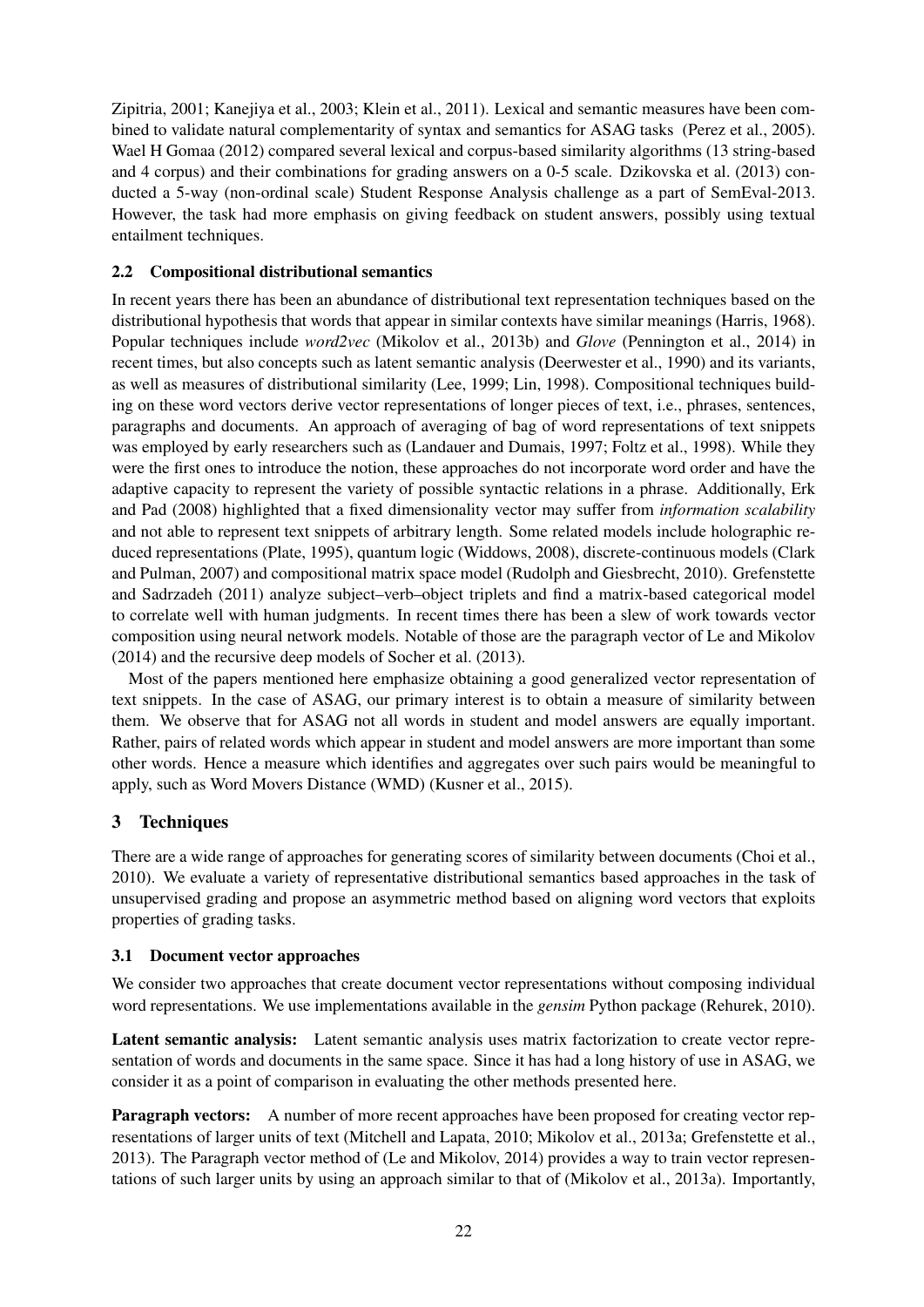paragraph vector representations are not compositions of word vectors and they also implicitly consider word order to some extent, which word vector compositions generally do not. We evaluated a variety of configurations, with the *distributed bag of words* model performing the best.

#### 3.2 Word vector based approaches

We also evaluate a number of methods based directly on word vectors of the continuous bag-of-words (CBOW) model (Mikolov et al., 2013b). This method of word vector learning has allowed for word vectors to be trained on larger quantities of data than before, permitting state-of-the-art results in various tasks. Two key practical advantages of this is that the 100 billion word Google News Corpus can be harnessed and that hyperparameters do not need to be tweaked.<sup>1</sup>

Averaging word vectors: A naive approach to creating a document representation is by collapsing word vectors into a single vector through addition or multiplication. In ASAG, this approach has been used in the context of LSA word vectors (Perez et al., 2005). Though composition of few word vectors has demonstrated interesting results, one problem with this method of addition is that the best dimensionality for vectors of a set of paragraphs may not be the same as those for words.

Word mover's distance: This is a measure of similarity between groups of words that is equal to the minimum total distance the word vectors of one document must move in the vector space in order to become the word vectors of another document (Kusner et al., 2015). This method allows words to move to multiple other words, when a mismatch in document sizes occurs.

Targeting scoring schemes with *Vecalign*: We present a vector alignment method, *Vecalign-asym*, designed to capitalize on a feature of assessments: the asymmetry of scoring scheme items and student answer sizes, comparable to the word2vec alignment feature used in the supervised system of Sakaguchi et al. (2015).

Given two texts A and B (model and student answers, respectively), non-open-class words (words that are not nouns, verbs, adjectives or adverbs) are first removed from both. Each word is then replaced by its word vector representation such that we now have A consisting of vectors  $(a_1, a_2, \ldots, a_m)$  and B consisting of vectors  $(b_1, b_2, \ldots, b_n)$ . We define the one-to-many similarity using the cosine similarity of the component word vectors:

$$
asym(A, B) = \frac{\sum_{\mathbf{a}_i \in A} \max_{\mathbf{b}_j \in B} (cos(\mathbf{a}_i, \mathbf{b}_j))}{m}
$$
(1)

This similarity measure is asymmetric, and is motivated by the observation that model answers are often more concise than student answers, since model answers typically contain only the salient points, while student answers are frequently less to the point, without necessarily being less correct.

If a scoring scheme is available, the awarded score can be defined as the weighted average of the asymmetric Vecalign similarity of each element in the scoring scheme with the student answer. While other methods can similarly be used with scoring scheme, the asymmetry between the size of the student answer and the scoring scheme suits Vecalign-asym well.

We believe that scoring schemes represent a very promising approach for both human grading and ASAG for a variety of reasons: (a) they elicit clearer wording of specifically what the creator of the question is looking for; (b) they allow for explicit weighting of the importance of these components; (c) By introducing smaller scoring scheme items, each of which should be covered in a student answer, they decompose the problem into sub-problems that have a textual entailment flavor, and more readily permit the use of effective asymmetric metrics; (d) We additionally conjecture that scoring schemes improve agreement between graders by making the creator think about the question more carefully by providing clearer guidance to graders.

In addition to the asymmetric Vecalign-asym, a symmetric version can be defined by the average of the asymmetric similarity in both directions. This is similar to the approach of the lexical similarity methods of (Mohler and Mihalcea, 2009). We refer to this measure simply as *Vecalign*.

<sup>&</sup>lt;sup>1</sup>While these vectors were trained in a supervised manner, our proposed method still remains unsupervised analogous to how LSA has been treated as an unsupervised textual similarity measure. An interesting future study would be to train domain specific vectors based on student answer corpora but our datasets were very small for doing the same.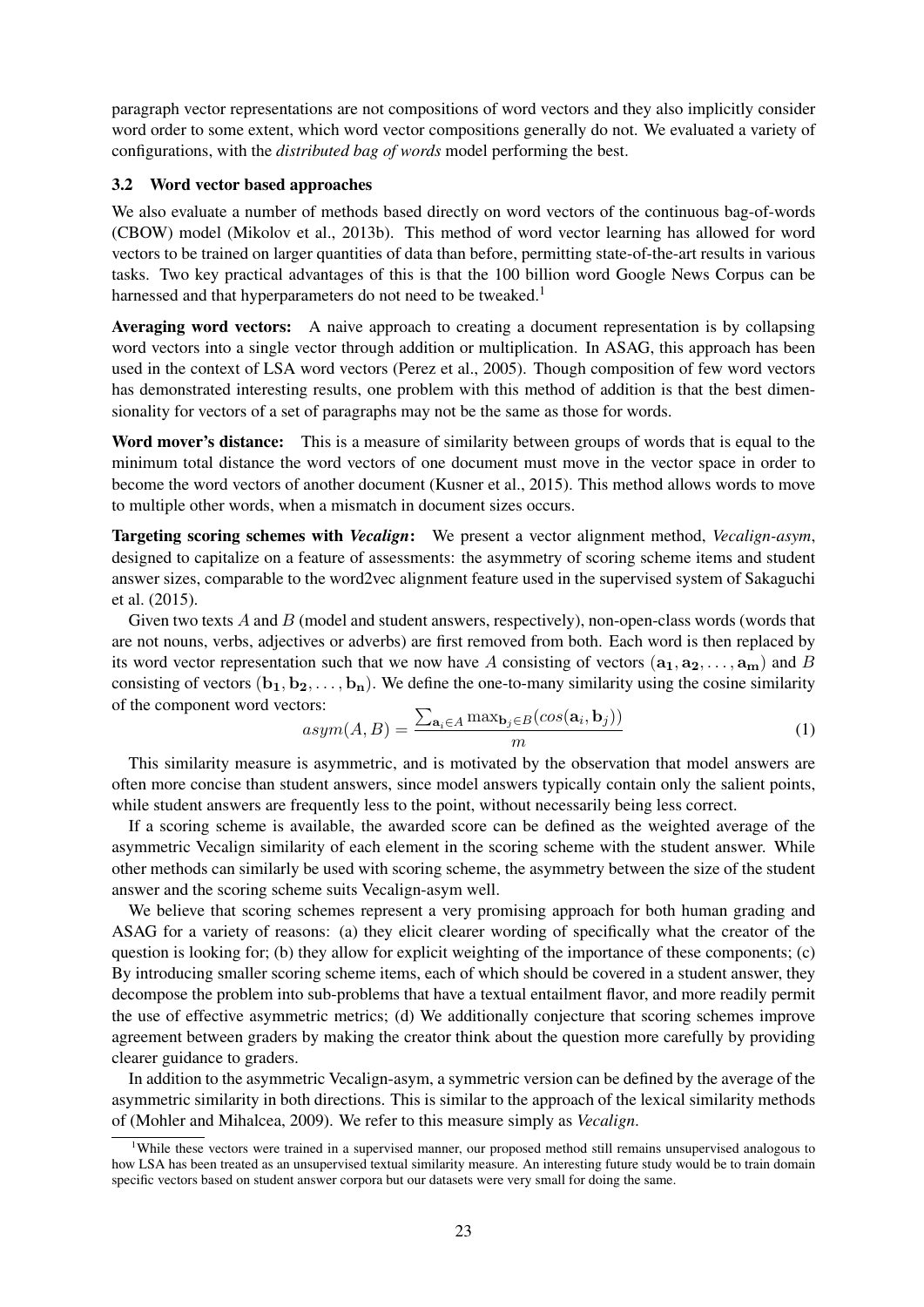

Figure 1: Questions 7 and 12 from the reading comprehension dataset. The ASAG scores come from the *vecalign* approach using the scoring scheme as the gold standard. Overall correlation is less than the average of its parts. Darker circles and triangles represent duplicate datapoints.

#### 4 Data

We evaluate these methods on two datsets. The first is a set of questions (*CSDataset*), model answers and student answers taken from an undergraduate computer science course (Mohler et al., 2011). The dataset comprises of 87 questions from a number of assignments and examinations, with responses from 31 students. The second dataset comes from a high-school reading comprehension task for Class (Standard) XII (12) students as a part of a course on English in the Central Board of Secondary Education (CBSE) in India (*RCDataset*). The dataset comprises 14 questions, each with the recorded responses from 58 students. Along with model answers, questions in this dataset also have fine grained scoring schemes. We will share the dataset with people who are interested in pursuing research in this field and will be benefited by the dataset. Both datasets were tokenized with the *Punkt* tokenizer implementation of NLTK (Bird, 2006) before case normalization and lower-casing.

#### 5 Quantitative evaluation

#### 5.1 Metrics

Pearson's r has been used quite extensively in prior ASAG research. However, the suitability of Pearson's r has been questioned in the context of ASAG (Mohler and Mihalcea, 2009) as well as in general (Willmott, 1982). We too find issue with the use of Pearson's  $r$ . Firstly, very different scatter plots can yield similar correlations. Different questions result in different lines of best fit, which sullies the overall correlation. Consider Figure 1, which presents scatter plots of one ASAG system against the human scores. The individual correlations of the questions are both 0.72, but the overall correlation drops to 0.55. For this reason we favour question-wise correlation. Although this means that each number is determined by fewer datapoints and the calculations are statistically less meaningful, we still find that this evaluation is more informative. Furthermore, Pearson's  $r$  also penalizes non-linearities. For unsupervised ASAG this is not ideal, as in this case a nonlinear function cannot be learned to optimize for linear correlation. Spearman's  $\rho$ , while still subject to the first two problems, avoids this problem and thus we primarily report Spearman's  $\rho$ .

Finally, we note that using measures of correlation sidesteps the real-world issue of allocating an actual score to the students. If the ASAG system is used for merely ranking the students, this is not a problem. However, if we need to scale ASAG scores to appropriately grade students, it is a nontrivial problem that is task dependent and likely requires some degree of supervision. The limitations of these metrics motivated us to perform the qualitative evaluation of Section 6, which was influenced largely by manual inspection of the ASAG system outputs and the relationship between scores and the goldstandard average of human scores.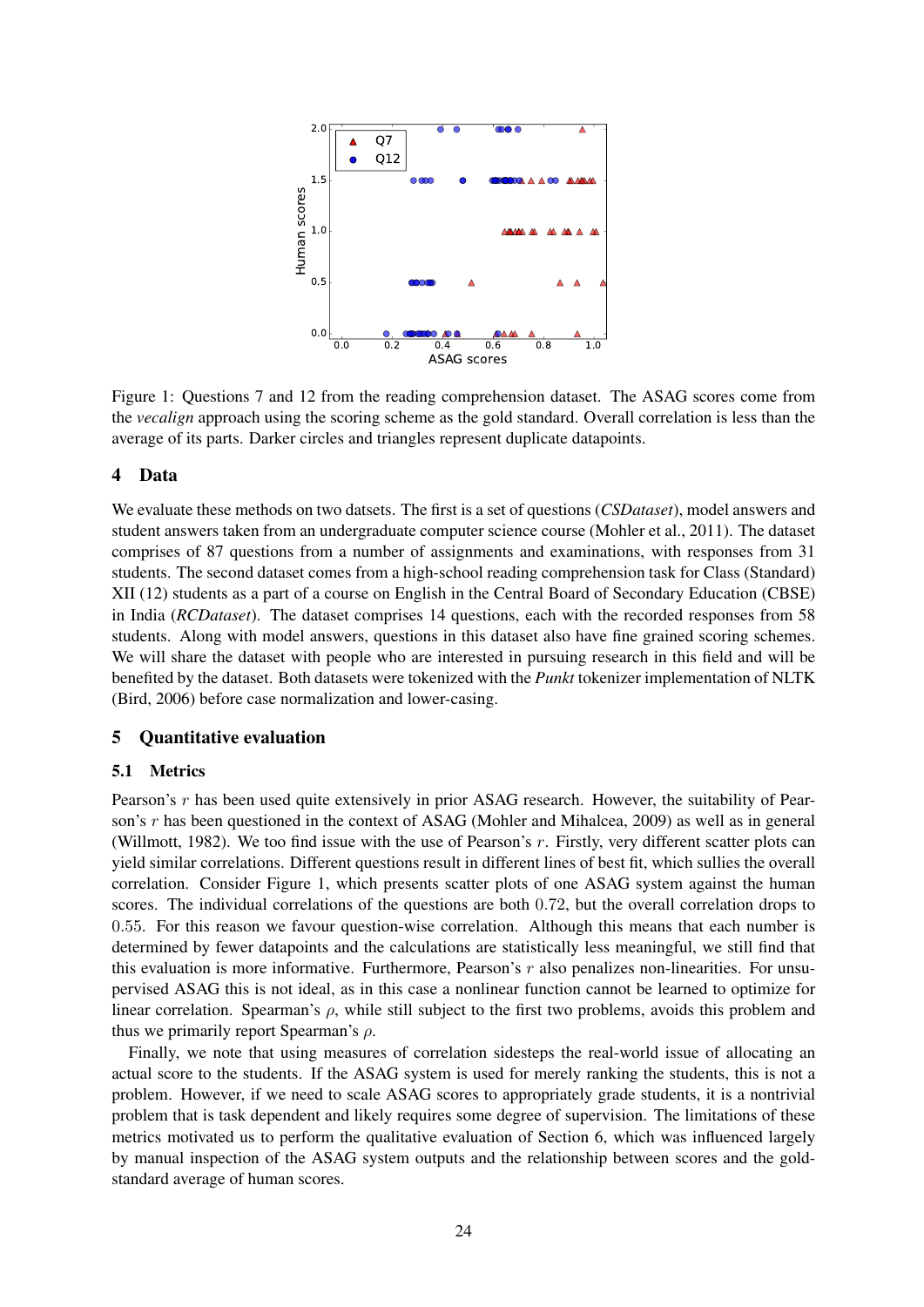| Method          | Spearman's $\rho$ of question number |     |               |        |     |       |     |     |                   |     |        |                  |        |                  |
|-----------------|--------------------------------------|-----|---------------|--------|-----|-------|-----|-----|-------------------|-----|--------|------------------|--------|------------------|
|                 | All                                  |     | $\mathcal{R}$ | 12     | 27  | 41    | 45  | 50  | 60                | 69  | 73     | 82               | 84     | 87               |
| <b>JAA</b>      | .68                                  | .76 | .62           | .96    | .99 | .54   | .06 | .47 | $\mathcal{I}$     | .52 | .58    | und              | und    | .85              |
| <b>VAA</b>      | .50                                  | .83 | .60           | .64    | .01 | .17   | .24 | .59 | .72               | .88 | .54    | $-.04$           | $-.04$ | .43              |
| <b>VA</b>       | .49                                  | .85 | .55           | .58    | .25 | .19   | .08 |     | .62 .34 .55       |     | .51    | $-.01$           | .01    | .46              |
| W2V-Add         | .32                                  | .74 | .03           | .29    | .12 | .21   | .41 |     | $.64$ . 26 . 55   |     | .21    | $-.04$           | .01    | .18              |
| <b>WMD</b>      | .42                                  | .85 | .02           | .57    | .35 | .02   | .17 |     | $.64$ $.34$ $.55$ |     | .44    | .06              | .01    | .65              |
| <b>Para-Vec</b> | .49                                  | .75 | $-.14$        | $-.33$ | .17 | .07   | .19 | .44 | .30               | .53 | .47    | .32 <sub>0</sub> | .04    | .62 <sub>1</sub> |
| <b>LSA</b>      | .39                                  | .65 | -07           | $-45$  | .47 | $-21$ | .22 | .52 | .13               | .53 | $-.06$ | $-.08$           | .04    | .54              |

Table 2: Spearman's  $\rho$  of the ASAG systems on the CSD ataset of Mohler et. al. (2011). There were 87 questions in total, and so only a representative sampling is presented, along with the overall correlation across all 87 questions. Undefined numbers are indicated by *und.* (the correlation is undefined when the variance along any dimension is zero).

| Method     | Gold   | Spearman's $\rho$ of question number |     |               |     |     |        |      |     |     |     |     |      |     |     |     |
|------------|--------|--------------------------------------|-----|---------------|-----|-----|--------|------|-----|-----|-----|-----|------|-----|-----|-----|
|            |        | All                                  |     | $\mathcal{L}$ | 3   | 4   | 5      | 6    |     | 8   | 9   | 10  | 11   | 12  | 13  | 14  |
| <b>IAA</b> | scheme | .75                                  | .73 | .77           | .80 | .27 | .86    | und. | .71 | .70 | .60 | .61 | .93  | .65 | .55 | .75 |
| VAA        | scheme | .16                                  | .66 | .75           | .73 | .59 | und.   | und. | .73 | .69 | .56 | .48 | .74  | .69 | .71 | .76 |
| VA         | scheme | .09                                  | .62 | .51           | .70 | .55 | und.   | und. | .68 | .65 | .53 | .39 | .58  | .63 | .66 | .76 |
| W2V-Add    | scheme | $-.16$                               | .66 | .37           | .72 | .46 | .21    | und. | .64 | .55 | .57 | .43 | .48  | .43 | .63 | .68 |
| <b>WMD</b> | scheme | .08                                  | .56 | .16           | .58 | .52 | $-.01$ | und. | .51 | .37 | .45 | .36 | .60  | .59 | .58 | .68 |
| Para-Vec   | scheme | $-.04$                               | .54 | .09           | .61 | .04 | .10    | und. | .49 | .35 | .38 | .47 | .29  | .52 | .55 | .61 |
| <b>LSA</b> | scheme | .09                                  | .14 | .17           | .60 | .48 | .31    | und. | .35 | .19 | .27 | .33 | und. | .57 | .43 | .50 |
| VAA        | ref.   | .29                                  | .68 | .75           | .69 | .36 | .05    | und. | .71 | .49 | .48 | .48 | .74  | .44 | .71 | .66 |
| VA         | ref.   | .32                                  | .61 | .47           | .65 | .26 | $-.11$ | und. | .67 | .54 | .46 | .46 | .58  | .56 | .66 | .72 |
| W2V-Add    | ref.   | .13                                  | .65 | .74           | .62 | .38 | .03    | und. | .61 | .36 | .39 | .46 | .48  | .36 | .60 | .52 |
| <b>WMD</b> | ref.   | .27                                  | .62 | .69           | .67 | .35 | $-.07$ | und. | .70 | .45 | .46 | .46 | .60  | .54 | .61 | .68 |
| Para-Vec   | ref.   | .42                                  | .68 | .42           | .61 | .35 | $-.02$ | und. | .60 | .43 | .38 | .48 | .32  | .45 | .46 | .45 |
| <b>LSA</b> | ref.   | .20                                  | .10 | .47           | .65 | .22 | .26    | und. | .48 | .19 | .16 | .25 | .22  | .45 | .35 | .14 |

Table 3: Overall and question-wise performance of methods on the reading comprehension dataset. *Gold* indicates whether the gold standard is the marking scheme or model answer.

## 5.2 Observations

Tables 2 and 3 present the overall and question-wise correlations of the ASAG systems against the average of the human scores. Only the reading comprehension dataset had scoring scheme associated, hence Table 3 shows results with respect to both model answer and scoring scheme. We additionally present the annotators' correlation with one another as a point of reference (IAA), though these aren't ASAG scores. Due to space constraints, we opted to present a representative sample of the questions from the CSdataset.<sup>2</sup> In each table, we compare vecalign-asym (VAA), vecalign (VA), WMD (WMD), LSA (LSA), Paragraph Vectors (Para-Vec), and word vector addition (W2V-Add). We observe that the relative performance of models stays approximately the same across both datasets. In most cases, Paragraph Vectors and LSA underperform the word2vec based approaches, which is an indication that the large dataset afforded by these methods is a key advantage. Furthermore, note that results of paragraph vector and LSA were from among the best performing hyperparameter configurations, as a number of them were trained.

## 5.2.1 Comparison with human correlation

Note that the correlation of the ASAG grades cannot be fairly compared with the correlation of the human-assigned grades, since the ASAG grades are evaluated against the *average* of the human scores. However, it is nevertheless meaningful to consider when ASAG correlation is comparable to or exceeds that of humans, as it highlights questions where automated marking might be as effective as manual marking. It is worth noting that in the the RCDataset, the asymmetric approach harnessing the scheme

<sup>&</sup>lt;sup>2</sup>Note, however, that the reported figure for *all* is across all 87 questions.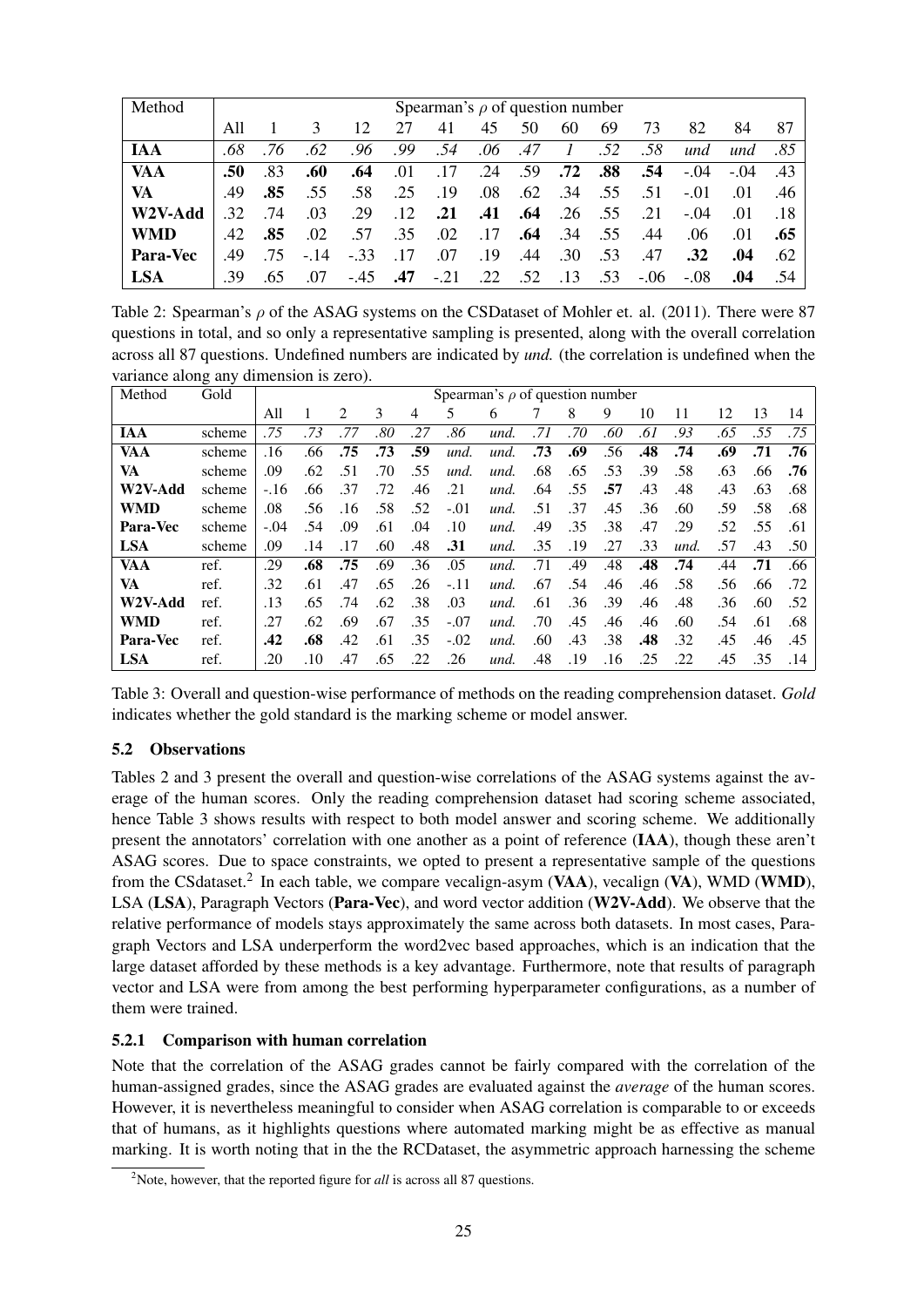has a higher correlation than the inter-annotator agreement on 5 out of the 14 questions. In other questions the ASAG system is not so far behind the human agreement. The overall correlation is very low compared to that of humans, since human marks are scored on a consistent scale between questions, whereas ASAG grades are not. As mentioned in Section 5.1, this makes establishing correlation over a number of questions not very informative.

## 5.2.2 Performance using scoring schemes

As can be seen in Table 3, in 10 out of 14 questions of RCDataset, the asymmetric approach using the scoring scheme is the best performing approach: it has 6 out of 14 questions with a correlation over 0.7 and another 3 are over 0.6. The asymmetric vecalign method has an advantage over the other methods that measured student answers against scheme items, since scoring scheme items are typically far smaller than student answers. The asymmetric vecalign method is also frequently the best performer even when evaluating against the model answer. This is also a reflection on the asymmetry of the model answer. Student answers tend to be longer, while the provided model answer is shorter, capturing only the salient points.

### 5.2.3 Ensemble performance

We experimented with a few ensemble methods where the score for answers assigned by different methods were averaged to produce a final score. These combinations involved averaging the results of *vecalign* against the model answer along with asymmetric *vecalign* against the scoring scheme (thus intending to harness information both from the scoring scheme and model answer), as well as combinations considering LSA and Paragraph Vectors. However, in all cases, the ensemble approach underperformed the best constituent approach, since different methods implicitly score on different scales.

## 6 Discussion

We present a discussion involving qualitative assessment of the ASAG systems with respect to selected questions from the CSDataset ("CSQ").

#### 6.1 Questions yielding low or undefined correlations

A number of questions have a low or undefined correlation because of a clear deficiency in the system. For example, the model answer for CSQ27 is "run-time error". Since "run-time" doesn't exist in the vocabulary of the CBOW model trained on the Google News Corpus, only "error" is considered as relevant, and as such responses such as "compilation error" receive high scores, while "run-time" receives none. Note that LSA did not completely fall down on this question.

In other cases, low correlation is not representative of poor system performance. Consider CSQ84. The model answer is "push and pop". This response was present in every student answer, and every student answer was awarded 5/5, except for one who was awarded 4.5. Vecalign-asym awarded almost every student's answer a perfect score, except for one that included "pop-" as a token. Infrequent deviation from perfect scores yields unreliable correlations.

#### 6.1.1 Answer open-endedness and pattern matching

We observe that the more open-ended the expresssion of a legitimate answer can be, the less useful the model answer is. However, open-endedness is an important motivation for short answers as opposed to multiple choice questions. Therefore, a balance must be struck. For CSQ41, the model answer describes the main advantage of linked lists as "the linked lists can be of variable length". The notion of "variable length" can be described in many ways that are not so easily capturable even by semantic vectors. An answer "its resizable" was given a low score by the ASAG system. Other answers described linked lists as being able to be "grown dynamically" and that "elements can be added to a linked list w/o defining any size.".

At the other end of the spectrum, there were questions where the model answer indicated that simple pattern matching approaches for grading would suffice, and perhaps be more effective than distributional semantics based approaches. This is particularly true for jargon such as the previously mentioned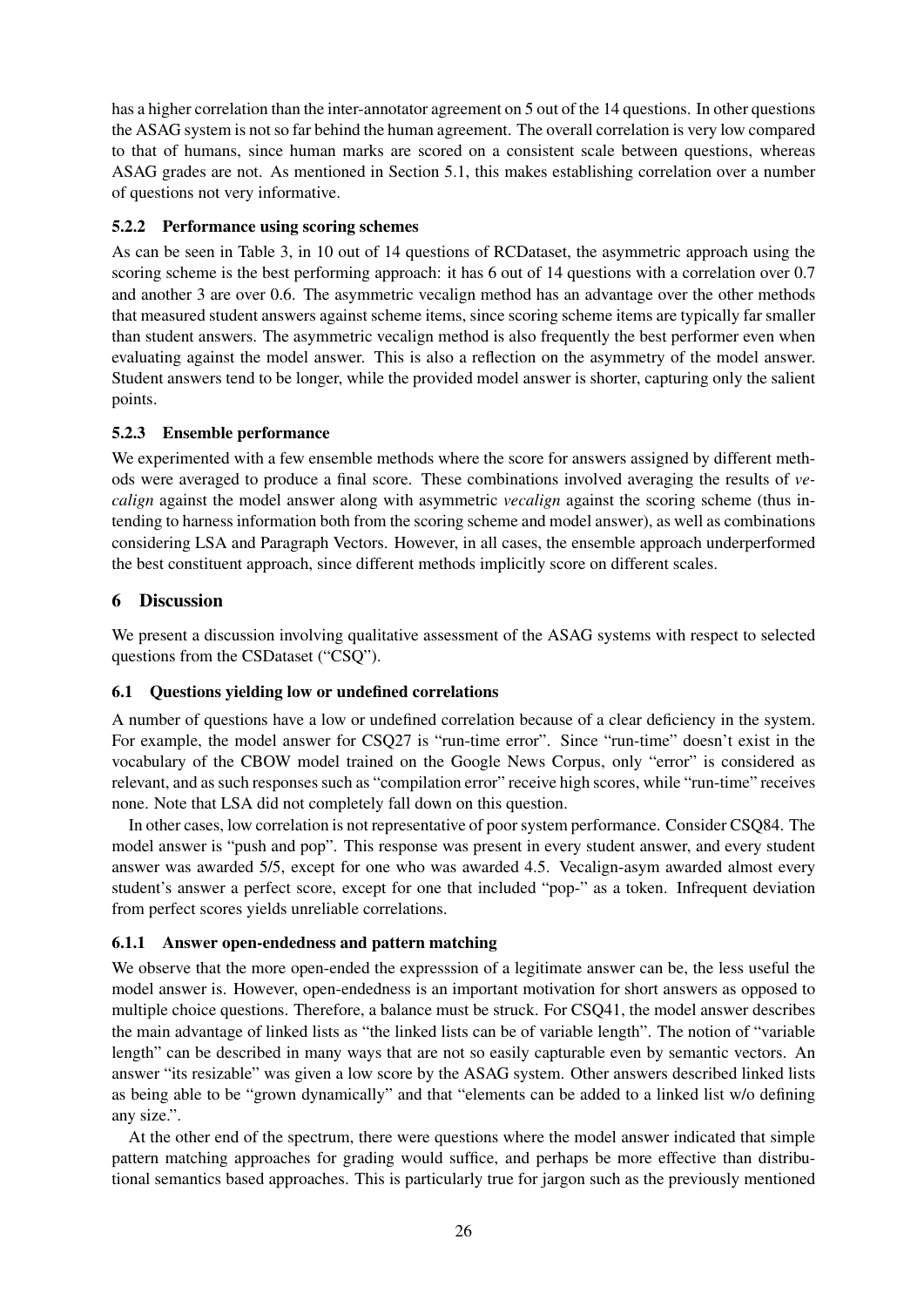"enqueue and dequeue" and "push and pop". Some questions were not suitable for a short answer framework at all, such as yes/no questions. In designing assessments for automatic grading, identifying where simple pattern matching or multiple choice would suffice would improve system performance.

## 6.1.2 Fundamental limitations of ASAG and question quality

The example of CSQ12 also highlights some fundamental limitations. Student answers that received full marks by graders included answers such as "any number you want" and "as many as needed". However, the model answer was "unlimited number", making it difficult for ASAG.

CSQ45 asks "what is the main advantage of a doubly-linked list over a basic linked list?" and uses the model answer "all the deletion and insertion operations can be performed in constant time, including those operations performed before a given location in the list or at the end of the list". The correlation between human answers for this question was only 0.06, indicating problems with the question and model answer. Since there are multiple advantages and disadvantages of doubly-linked lists, such a question may be more suited to a scoring scheme reference comprised of shorter items that can be matched against the student answer. Another notable reason is that the mention of "speed" and "fast" cannot easily be related to "constant time".

## 6.1.3 Length of model answer

The model answers in the computer science course were often short and sweet, which is likely why Vecalign-asym outperformed Vecalign. In many cases, student answers elaborated beyond what was in the model and were thus punished by the symmetric method. The asymmetric method avoided this, which explains its significantly better performance on some questions (e.g. CSO60), where the model answer is a single word.

## 6.1.4 Text normalization

One key step of normalization that we performed was case normalization, which demonstrated its importance for word vectors. CSQ12 has a model answer "Unlimited number". "Unlimited" has a cosine similarity with "infinite" of only 0.22. But when lowercased, the similarity jumps to 0.48.

## 6.1.5 Interpretability

Since Vecalign aligns word vectors, it is usually simple to interpret how a score was arrived at for a student answer. However aragraph vectors and LSA are notably more opaque.

## 6.1.6 Appropriateness of scoring schemes

Use of scoring schemes work well in conjunction with the Vecalign-asym method. However, performance is notably worse when the scoring schemes are used with the other symmetric approaches. Since the elements of the scoring scheme are small, it is a textual entailment problem, which is inherently asymmetric.

## 7 Conclusion

Although ASAG has been investigated for many years, adoption is not widespread. This is partly because ASAG systems often do not perform adequately and those that do perform well enough for real-world use typically require significant manual supervision (Liu et al., 2014). In order to make ASAG more practicable in the real-world, effort should be placed in situating available models so that it is feasible to create reliable ASAG systems without an overly large amount human of supervision. In this paper, we have made a contribution towards minimizing the impact of this compromise by presenting a simple, effective, and interpretable method of word vector alignment in conjunction with the use of weighted marking schemes, as well as evaluating a variety of alternative approaches. Another important part of making ASAG feasible is examination of which types of questions are amiable to automation. This is an important consideration since questions on which ASAG systems perform poorly are often also the ones on which humans disagree.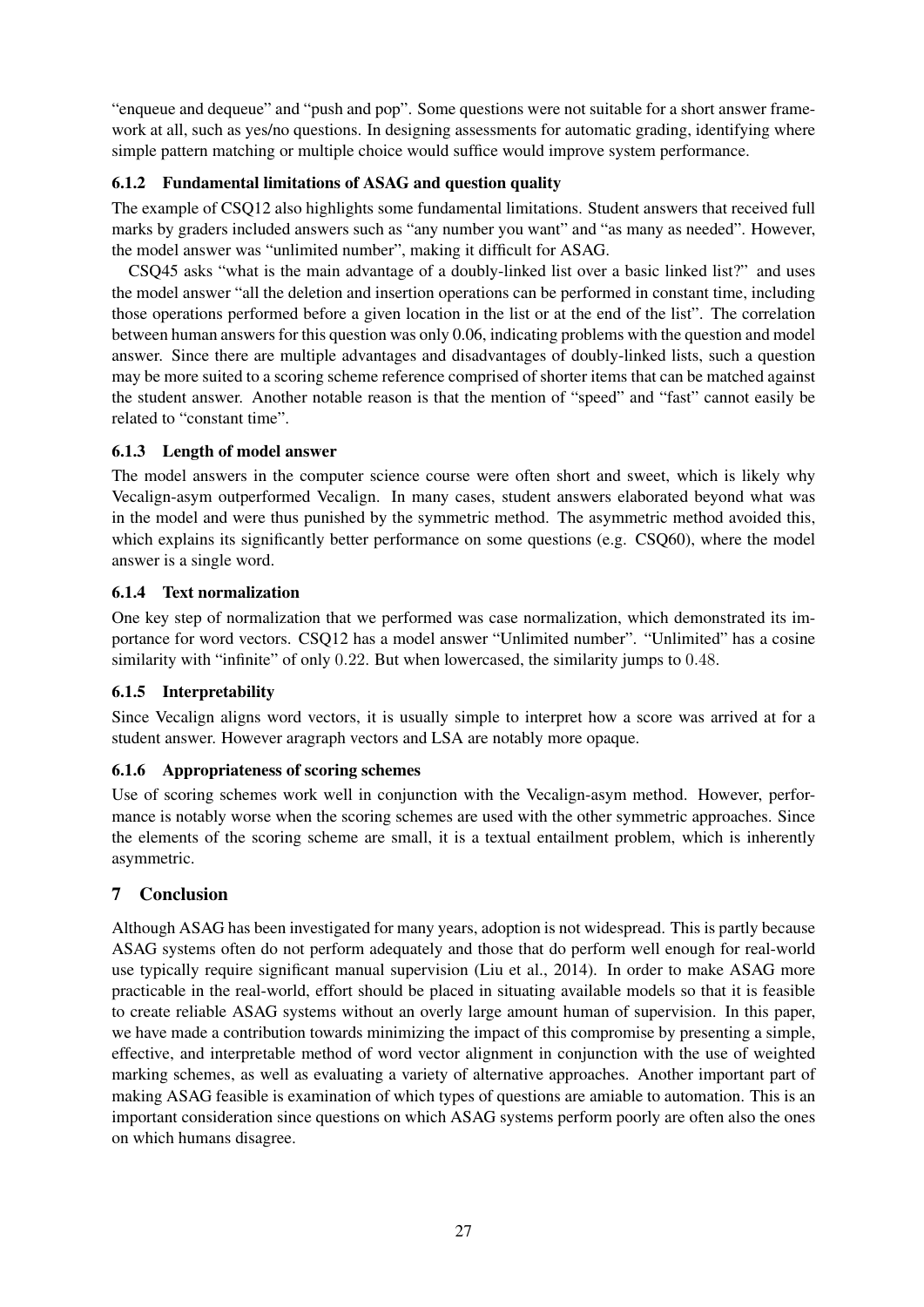#### References

- Dimitrios Alikaniotis, Helen Yannakoudakis, and Marek Rei. 2016. Automatic text scoring using neural networks. In *Proceedings of the 54th Annual Meeting of the Association for Computational Linguistics (Volume 1: Long Papers)*, pages 715–725, Berlin, Germany, August. Association for Computational Linguistics.
- Y. Bengio, R. Ducharme, P. Vincent, and C. Janvin. 2003. A neural probabilistic language model. *The Journal of Machine Learning Research*, 3:1137–1155.
- S. Bird. 2006. Nltk: the natural language toolkit. In *Proceedings of the COLING/ACL on Interactive presentation sessions*, pages 69–72. Association for Computational Linguistics.
- Steven Burrows, Iryna Gurevych, and Benno Stein. 2015. The eras and trends of automatic short answer grading. *International Journal of Artificial Intelligence in Education*, 25(1):60–117.
- S. Choi, S. Cha, and C. Tappert. 2010. A survey of binary similarity and distance measures. *Journal of Systemics, Cybernetics and Informatics*, 8(1):43–48.
- Stephen Clark and Stephen Pulman. 2007. Combining symbolic and distributional models of meaning. In *AAAI Spring Symposium: Quantum Interaction*, pages 52–55. AAAI.
- Scott Deerwester, Susan T. Dumais, George W. Furnas, Thomas K. Landauer, and Richard Harshman. 1990. Indexing by latent semantic analysis. *Journal of the American Society for Information Science*, 41(6):391–407.
- Myroslava O Dzikovska, Rodney D Nielsen, Chris Brew, Claudia Leacock, Danilo Giampiccolo, Luisa Bentivogli, Peter Clark, Ido Dagan, and Hoa T Dang. 2013. Semeval-2013 task 7: The joint student response analysis and 8th recognizing textual entailment challenge. Technical report, DTIC Document.
- Katrin Erk and Sebastian Pad. 2008. A structured vector space model for word meaning in context. In *EMNLP*, pages 897–906. ACL.
- P. W. Foltz, W. Kintsch, and T. K. Landauer. 1998. The measurement of textual coherence with latent semantic analysis. *Discourse Processes*, 25:285–307.
- Evgeniy Gabrilovich and Shaul Markovitch. 2006. Overcoming the brittleness bottleneck using wikipedia: Enhancing text categorization with encyclopedic knowledge. In *AAAI*, pages 1301–1306. AAAI Press.
- Arthur C. Graesser, Peter M. Wiemer-Hastings, Katja Wiemer-Hastings, Derek Harter, and Natalie K. Person. 2000. Using latent semantic analysis to evaluate the contributions of students in autotutor. *Interactive Learning Environments*, 8(2):129–147.
- Edward Grefenstette and Mehrnoosh Sadrzadeh. 2011. Experimental support for a categorical compositional distributional model of meaning. In *Proceedings of the Conference on Empirical Methods in Natural Language Processing*, pages 1394–1404. Association for Computational Linguistics.
- E. Grefenstette, G. Dinu, Y. Zhang, M. Sadrzadeh, and M. Baroni. 2013. Multi-step regression learning for compositional distributional semantics. *arXiv preprint arXiv:1301.6939*.
- Zellig Harris. 1968. *Mathematical Structures of Language*. John Wiley and Son, New York.
- Dharmendra Kanejiya, Arun Kumar, and Surendra Prasad. 2003. Automatic evaluation of students' answers using syntactically enhanced lsa. In *Proceedings of the HLT-NAACL 03 workshop on Building educational applications using natural language processing - Volume 2*, pages 53–60.
- Richard Klein, Angelo Kyrilov, and Mayya Tokman. 2011. Automated assessment of short free-text responses in computer science using latent semantic analysis. In *ITiCSE*, pages 158–162. ACM.
- Matt J. Kusner, Yu Sun, Nicholas I. Kolkin, and Kilian Q. Weinberger. 2015. From word embeddings to document distances. In Francis R. Bach and David M. Blei, editors, *ICML*, volume 37 of *JMLR Proceedings*, pages 957–966. JMLR.org.
- Thomas K. Landauer and Susan T. Dumais. 1997. A solution to Plato's problem: The Latent Semantic Analysis theory of acquisition, induction, and representation of knowledge. *Psychological Review*, 104:211–240.
- T. K. Landauer, P. W. Foltz, and D. Laham. 1998. An Introduction to Latent Semantic Analysis. *Discourse Processes*, 25:259–284.